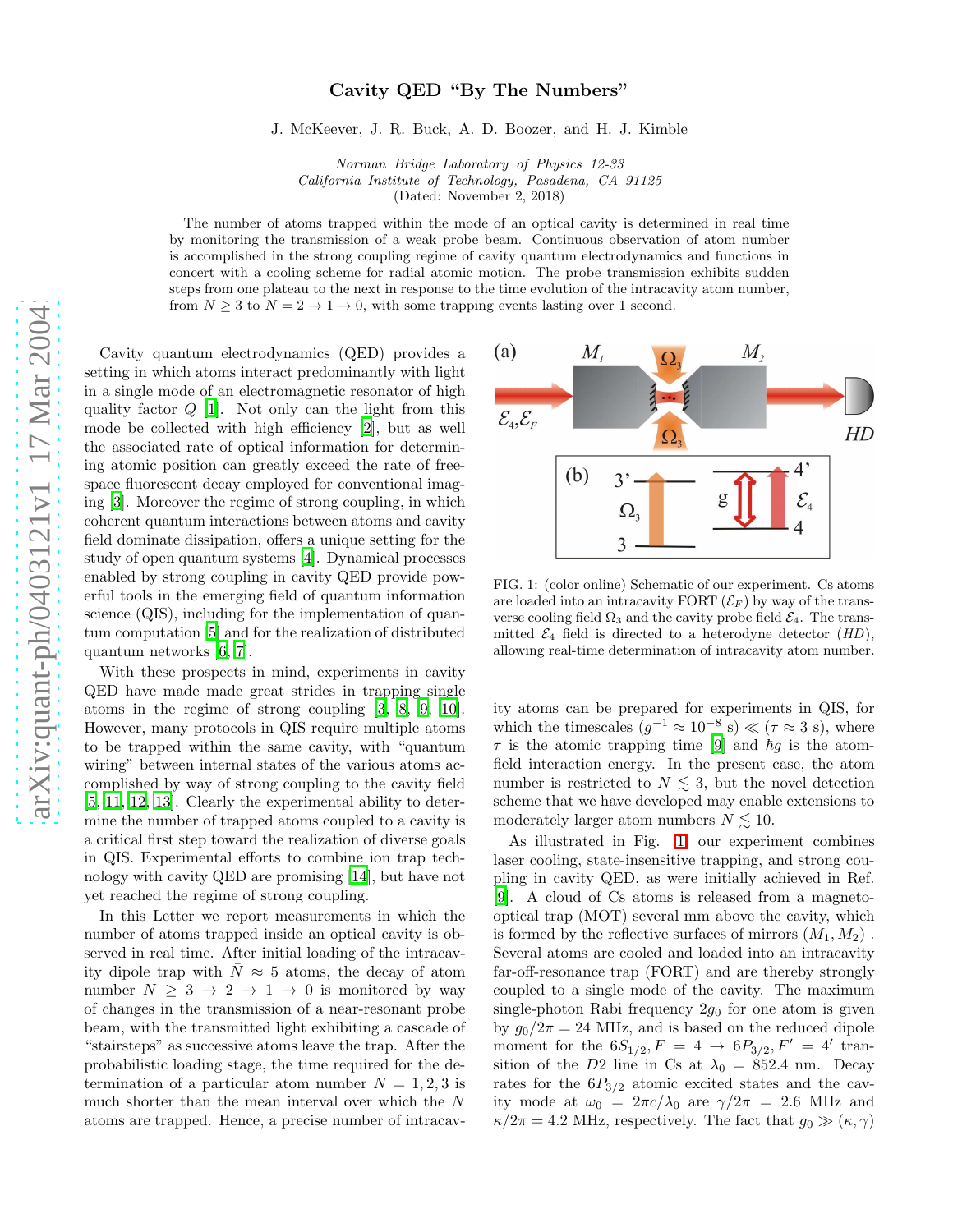places our system in the strong coupling regime of cavity QED [\[1\]](#page-3-0), giving critical atom and photon numbers  $n_0 \equiv \gamma^2/(2g_0^2) \approx 0.0057, N_0 \equiv 2\kappa \gamma/g_0^2 \approx 0.037.$ 

The cavity is independently stabilized and tuned such that it supports  $TEM_{00}$  modes simultaneously resonant with both the  $F = 4 \rightarrow F' = 4'$  atomic transition at  $\lambda_0$  and our FORT laser at  $\lambda_F = 935.6$  nm, giving a length  $l_0 = 42.2 \mu m$ . A weak probe laser  $\mathcal{E}_4$  excites the cavity mode at  $\lambda_0$  with the cavity output directed to detector HD, while a much stronger trapping laser  $\mathcal{E}_F$ drives the mode at  $\lambda_F$ . In addition, the region between the cavity mirrors is illuminated by two orthogonal pairs of counter-propagating cooling beams in the transverse plane (denoted  $\Omega_3$ ). Atoms arriving in the region of the cavity mode are exposed to the  $(\mathcal{E}_4, \mathcal{E}_F, \Omega_3)$  fields continuously, with a fraction of the atoms cooled and loaded into the FORT by the combined actions of the  $\mathcal{E}_4$  and  $\Omega_3$  fields [\[9\]](#page-3-8). For all measurements, the cavity detuning from the 4  $\rightarrow$  4' atomic resonance is  $\Delta_C = 0$ . The detuning of the  $\mathcal{E}_4$  probe from the atom-cavity resonance is  $\Delta_4$  = +4 MHz, and its intensity is set such that the mean intracavity photon number  $\bar{n} = 0.02$  with no atoms in the cavity. The detuning of the  $\Omega_3$  transverse cooling field is  $\Delta_3 = +25$  MHz from the  $F = 3 \rightarrow F' = 3'$  resonance, and its intensity is about  $I_3 \approx 4 \times 10^1$  mW/cm<sup>2</sup>.

The field  $\mathcal{E}_F$  that drives the standing-wave, intracavity FORT is linearly polarized, resulting in nearly equal ac-Stark shifts for all Zeeman sublevels of the  $F = 3, 4$  hyperfine ground states of the  $6S_{1/2}$  manifold [\[15\]](#page-3-14). The peak value of the trapping potential is  $-U_0/h =$  $-47$  MHz, giving a trap depth  $U_0/k_B = 2.2$  mK. A critical characteristic of the FORT is that all states within the  $6P_{3/2}$  excited manifold likewise experience a trapping shift of roughly  $-U_0$  (to within  $\approx \pm 15\%$ ) [\[9](#page-3-8), [16](#page-4-0), [17,](#page-4-1) [18\]](#page-4-2), which enables continuous monitoring of trapped atoms in our cavity and avoids certain heating effects.

Figure [2\(](#page-1-0)a) displays a typical record of the heterodyne current  $i(t)$  resulting from one instance of FORT loading. Here, the current  $i(t)$  is referenced to the amplitude of the intracavity field  $|\langle \hat{a} \rangle|$  by way of the known propagation and detection efficiencies. The initial sharp drop in  $|\langle \hat{a}(t) \rangle|$  around  $t = 0$  results from atoms that are cooled and loaded into the FORT by the combined action of the  $(\mathcal{E}_4, \Omega_3)$  fields [\[9\]](#page-3-8). Falling atoms are not exposed to  $\mathcal{E}_4$  until they reach the cavity mode, presumably leading to efficient trap loading for atoms that arrive at a region of overlap between the standing waves at  $(\lambda_0, \lambda_F)$ for the  $(\mathcal{E}_4, \mathcal{E}_F)$  fields. Trap loading always occurs within a  $\pm 10$  ms window around  $t = 0.025$  s (relative to  $t = 0$ in Fig.  $2(a)$ ). This interval is determined using separate measurements of the arrival time distribution of freely falling atoms in the absence of the FORT [\[8](#page-3-7), [19](#page-4-3)].

Subsequent to this loading phase, a number of remarkable features are apparent in the trace of Fig. [2\(](#page-1-0)a), and are consistently present in all the data. The most notable characteristic is the fact that the transmission ver-



<span id="page-1-0"></span>FIG. 2: (color online) (a) A typical detection record in which several  $(N > 4)$  atoms are loaded into the trap. Heterodyne detection bandwidth is 1 kHz. (b) Histogram of 500 such traces, binned with respect to the heterodyne signal  $|\langle \hat{a} \rangle|$ . A digital low-pass filter of bandwidth 100 Hz is applied to each trace prior to the computation of the histogram. (c) Comparison of the model prediction for  $p_0^{(N)}(y=0.5)$  (+) with the measured positions of the histogram peaks in (b)  $\left(\bigcirc\right)$ . Also shown  $(x)$  is  $p_0^{(N)}(y=0.1)$  to indicate the possibility to detect specific atom numbers for larger  $\bar{N}$ .

sus time consists of a series of flat "plateaus" in which the field amplitude is stable on long timescales. Additionally, these plateaus reappear at nearly the same heights in all repeated trials of the experiment, as is clearly evidenced by the histogram of Fig. [2](#page-1-0) (b). We hypothesize that each of these plateaus represents a different number N of trapped atoms coupled to the cavity mode, as indicated by the arrows in Fig. [2.](#page-1-0)

Consider first the one-atom case, which unexpectedly exhibits relatively large transmission and small variance. For fixed drive  $\mathcal{E}_4$ , the intracavity field is a function of the coupling parameter  $g^{(i,f)}(r)$  =  $g_0G_{i,f}\sin(k_0z)\exp(-2\rho^2/w_0^2)$  where  $\rho$  is the transverse distance from the cavity axis (z),  $k_0 = 2\pi/\lambda_0$ , and  $G_{i,f}$ relates to the Clebsch-Gordan coefficient for particular initial and final states  $(i, f)$  within the  $F = 4, F' = 4'$ manifolds  $[20, 21]$  $[20, 21]$ . Variations in g as a function of the atom's position r and internal state might reasonably be expected to lead to large variations of the intracavity field, both as a function of time and from atom to atom.

However, one atom in the cavity produces a reasonably well-defined intracavity intensity  $I \propto |\langle \hat{a} \rangle|^2$  due to the interplay of two effects. The first is that for small probe detunings  $\Delta_4$ , the intracavity intensity  $I_1$ for one atom is suppressed by a factor  $f$  relative to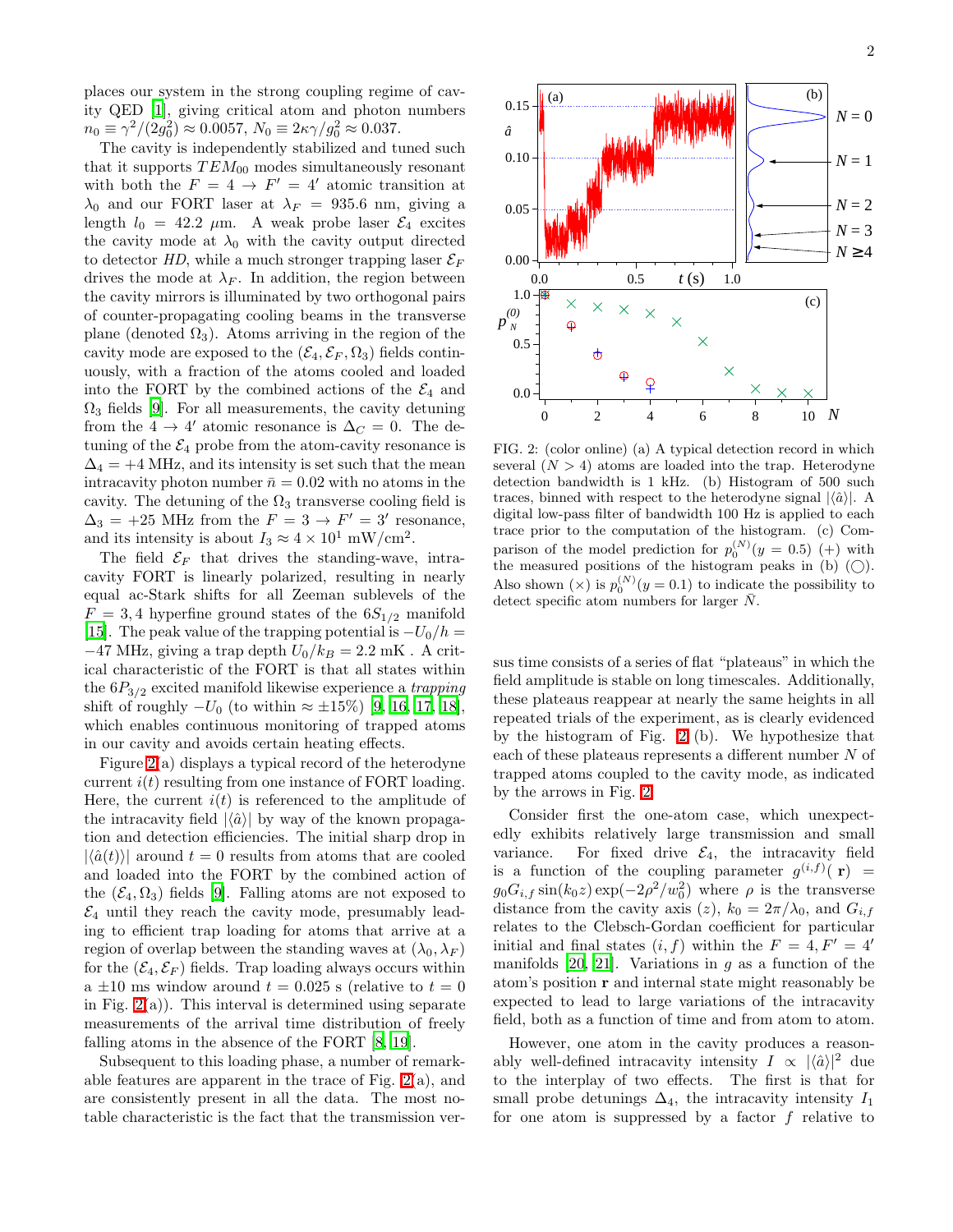the empty-cavity intensity  $I_0$ , where for weak excitation,  $f \approx 4C_1^2 \gg 1$  with  $C_1 = g^2/2\kappa\gamma$ . A persistent, strongly reduced transmission thereby results, since the condition  $[C_1^{(i,f)}(\mathbf{r})]^2 \gg 1$  is robust to large fluctuations in atomic position r and internal state. The second effect is that the  $F = 4 \leftrightarrow F' = 4'$  transition cannot be approximated by a closed, two-level system, since the  $F' = 4'$  excited states decay to both  $F = 3, 4$  hyperfine ground levels. As illustrated in Fig.  $1(b)$ , an atom thus spends a fraction q of its time in the cavity QED manifold  $(4, 4')$ , and a fraction  $p \approx 1 - q$  in the  $(3, 3')$  manifold. In this latter case, the effective coupling is negligible  $(C_1^{eff} \approx 4 \times 10^{-4}),$ leading to an intensity that approximates  $I_0$ . Hence, the intracavity intensity as a function of time  $I(t)$  should have the character of a random telegraph signal switching between levels  $(I_0, I_1)$ , with dwell times determined by  $(\mathcal{E}_4, \Omega_3)$ , which in turn set p [\[22](#page-4-6)]. Since  $(\mathcal{E}_4, \Omega_3)$  drive their respective transitions near saturation, the timescale  $\tau_P \sim 1$  µs for optical pumping from one manifold to another is much faster than the inverse detection bandwidth  $(1/2\pi B) \approx 160 \mu s$ . The fast modulation of the intracavity intensity due to optical pumping processes thereby gives rise to an average detected signal corresponding to intensity  $\overline{I}_1 \approx pI_0 + qI_1 \approx pI_0$  for  $I_1 \ll I_0$ .

This explanation for the case of 1 atom can be extended to N intracavity atoms to provide a simple model for the "stairsteps" evidenced in Fig.  $2(a)$ . For N atoms, the intracavity intensity should again take the form of a random telegraph signal, now switching between the levels  $(I_0, I_k)$ , with high transmission  $I_0$  during intervals when all N atoms happen to be pumped into the  $(3,3')$  manifold, and with low transmission  $I_k \n\t\leq I_1$  anytime that  $1 \leq k \leq N$  atoms reside in the  $(4,4')$  manifold, where  $I_k \sim I_1/k^2$  for weak excitation with  $\Delta_C = \Delta_4 = 0$ . The intracavity intensities  $\{I_k\}$  determine the transition rates  $\{\gamma_{k\to k-1}\}$  between states with k and  $k-1$  atoms in the  $(4, 4')$  manifold, while  $\Omega_3$  determines  $\{\gamma_{k-1\to k}\}$ for  $k - 1 \rightarrow k$  via transitions from the  $(3, 3')$  manifold. For the hierarchy of states  $k = 0, 1, \ldots, N$  with transition rates  $\{\gamma_{k\to k-1}, \gamma_{k-1\to k}\}\$ , it is straightforward to determine the steady-state populations  $p_k^{(N)}$  $\binom{N}{k}$ . With the physically motivated assignments  $\gamma_{k-1\to k} = \gamma_{0\to 1}$ independent of k and  $\gamma_{k\to k-1} = \gamma_{1\to 0}/k^2$  corresponding to  $I_k \sim I_1/k^2$ , we find that  $p_0^{(N)} = 1/\sum_{k=0}^{N} (k!)^2 y^k$ , where  $y \equiv \gamma_{0\rightarrow 1}/\gamma_{1\rightarrow 0}$ . Hence, for  $I_k \ll I_0$ , the prediction for the average intensity is  $\bar{I}_N \approx p_0^{(N)} I_0$ , which leads to a sequence of plateaus of increasing heights  $\overline{I}_{N+1} \to \overline{I}_N \to \overline{I}_{N-1}$  as successive atoms are lost from the trap  $N + 1 \rightarrow N \rightarrow N - 1$ .

Figure [2\(](#page-1-0)c) compares the prediction of this simple model with the measured values of peak positions in (b). The only adjustable parameter is the value  $y = 0.5$ , resulting in reasonable correspondence between the model and the measurements. Also shown are values  $p_0^{(N)}$  for  $y = 0.1$  to indicate that it might be possible to enhance



<span id="page-2-0"></span>FIG. 3: (color online) Histogram of 500 traces such as the one in Fig. [2\(](#page-1-0)a), binned with respect to both signal strength  $|\langle \hat{a} \rangle|$ and time  $t$ . The signals are filtered first as in Fig.  $2(b)$ .

the resolution for a particular range of atom number by framing a given few values  $N_1, N_1 \pm 1$  in the transition region  $p_0^{(N_1)} \approx 0.5$ , where  $N_1 \approx 6$  in (c). This could be accomplished by adjusting the relative strengths of the  $(\mathcal{E}_4, \Omega_3)$  fields and hence y.

Although our simple model accounts for the qualitative features in Fig. [2,](#page-1-0) a quantitative description requires a considerably more complex analysis based upon the full master equation for  $N$  intracavity atoms, including the multiple Zeeman states and atomic motion through the polarization gradients of the  $\Omega_3$  beams. We have made initial efforts in this direction [\[23\]](#page-4-7) for one atom, and are working to extend the treatment to  $N \geq 2$  atoms.

Beyond these considerations, additional evidence that the plateaus in Fig. [2](#page-1-0) correspond to definite atom numbers is provided by Fig. [3.](#page-2-0) Here, the data recorded for the probe transmission have been binned not only with respect to the value of  $|\langle \hat{a} \rangle|$  as in Fig. [2\(](#page-1-0)b), but also as a function of time. Definite plateaus for  $|\langle \hat{a} \rangle|$  are again apparent, but now their characteristic time evolution can be determined. The critical feature of this plot is that the plateaus lying at higher values of  $|\langle \hat{a} \rangle|$ correspond to times later in the trapping interval, in agreement with the expectation that  $N$  should always decrease with time beyond the small window of trap loading around  $t = 0.025$  s. This average characteristic of the entire data set supports our hypothesis that the plateaus in  $|\langle \hat{a} \rangle|$  correspond to definite intracavity atom numbers N, as indicated in Figs. [2](#page-1-0) and [3.](#page-2-0) Moreover, none of the 500 traces in the data set includes a downward step in transmission after the initial trap loading.

To examine the dynamics of the trap loss more quantitatively, we consider each atom number individually by integrating the "plateau" regions along the  $|\langle \hat{a}(t) \rangle|$ axis for each time t. The dashed horizontal lines in Fig. [3](#page-2-0) indicate the boundaries chosen to define the limits of integration for each value of  $N$ . We thereby obtain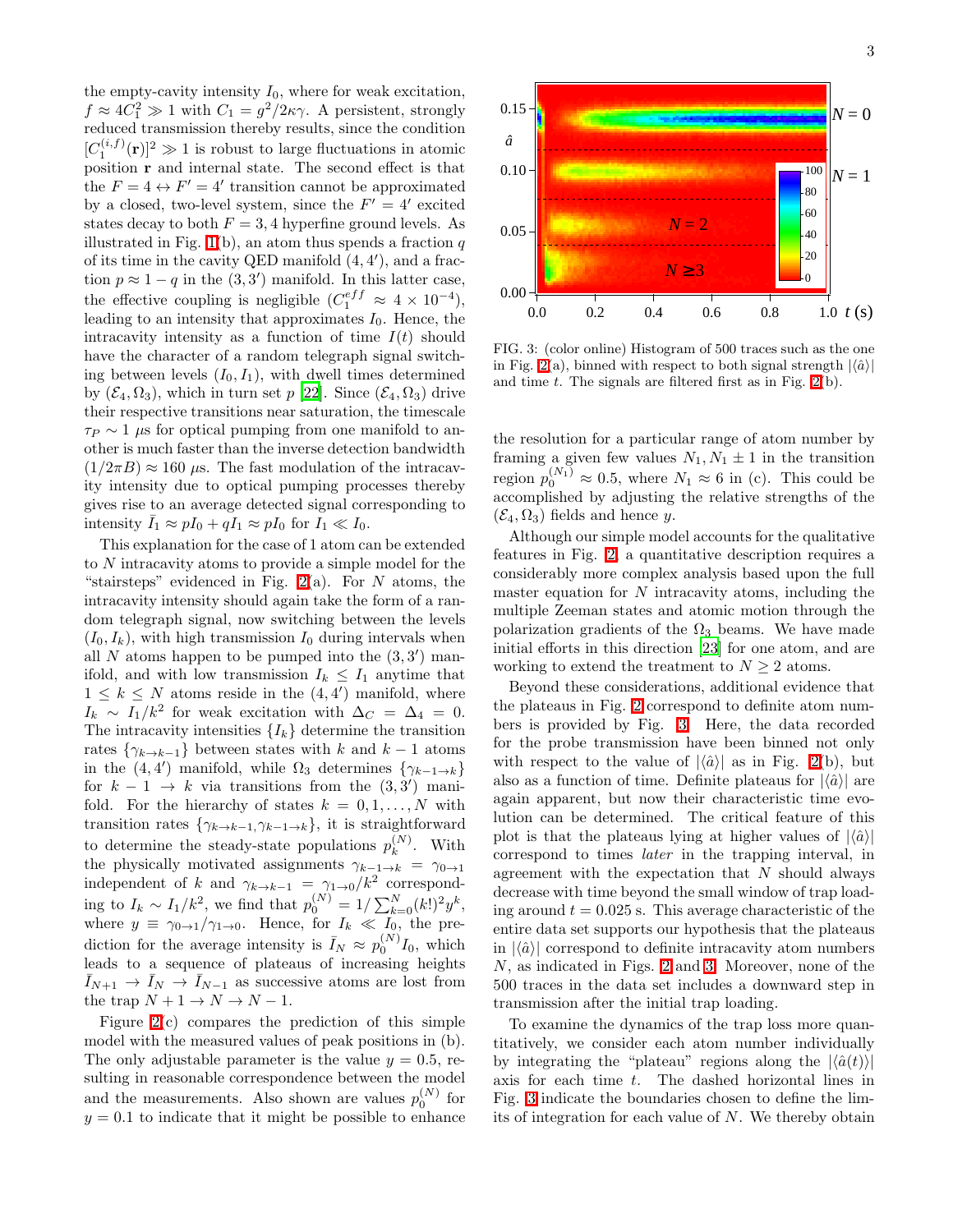

<span id="page-3-15"></span>FIG. 4: (color online) (a) Experimental results for the time evolution of the N-atom populations  $\Phi_N(t)$ , which are normalized such that their sum is approximately unity throughout the interval shown. (b) The results of a simple model calculation  $P_N(t)$  are fit to the data  $\Phi_N(t)$  with one free parameter, the single atom decay rate Γ.

time-dependent "populations"  $\Phi_N(t)$  for  $N = 0, 1, 2$ , and  $\Phi_{\geq 3}(t) = \sum_{N=3}^{\infty} \Phi_N(t)$ , which are plotted in Fig. [4\(](#page-3-15)a). To isolate the decay dynamics from those of trap loading, we plot the data beginning at  $t_0 = 0.034$  s with respect to the origin in Figs.  $2(a)$  and [3.](#page-2-0) The qualitative behavior of these populations is sensible, since almost all trials begin with  $N > 3$ , eventually decaying to  $N = 2, 1, 0$ .

The quantities  $\Phi_N(t)$  are approximately proportional to the fraction of experimental trials in which N atoms were trapped at time  $t$ , so long as the characteristic duration  $\Delta t_N$  of each plateau far exceeds the time resolution of the detection. If the bandwidth is too low, transient steps no longer represent a negligible fraction of the data, as is the case for transitions between the shortest-lived levels (e.g.,  $N = 3 \rightarrow 2$ ). We estimate that this ambiguity causes uncertainties in  $\Phi_N$  at the 5 – 10% level.

Also shown in panel (b) of Fig. [4](#page-3-15) is the result of a simple birth-death model for predicting the time evolution of the populations, namely  $P_N(t) = -\Gamma(NP_N(t))$  $(N+1)P_{N+1}(t)$ , where  $P_N(t)$  represents the probability of  $N$  atoms in the trap. The main assumption of the model is that there is one characteristic decay rate Γ for trapped atoms, and that each atom leaves the trap independently of all others. Initial conditions for  $N = 0$ , 1 and 2 for the solution presented in Fig. [4\(](#page-3-15)b) are obtained directly from the experimental data after trap loading,  $\Phi_N(t_0)$ . Since the plateaus for higher values of N are not well resolved, we use a Poisson distribution for  $N \geq 3$ . The mean  $\mu = 5.2$  is obtained by solving  $\sum_{N=3}^{\infty} e^{-\mu} \mu^N/N! = \Phi_{N\geq 3}(t_0)$ . Given these initial conditions, we perform a least-squares fit of the set

of analytic solutions  $\{P_N(t)\}\)$  to the set of experimental curves  $\{\Phi_N(t)\}\$  with  $\Gamma$  the only free parameter, resulting in the curves in Fig. [4\(](#page-3-15)b) with  $\Gamma = 8.5 \text{ s}^{-1}$ . Although there is reasonable correspondence between Figs. [4](#page-3-15) (a) and (b),  $\Phi_N(t)$  evolves more rapidly than does  $P_N(t)$  at early times, and yet the data decay more slowly at long times. This suggests that there might be more than one timescale involved, possibly due to an inhomogeneity of decay rates from atom to atom or to a dependence of the decay rate on N. We have observed non-exponential decay behavior in other measurements of single-atom trap lifetimes, and are working to understand the underlying trap dynamics.

Our experiment represents a new method for the realtime determination of the number of atoms trapped and strongly coupled to an optical cavity. We emphasize that an exact number  $N = 1$  to 3 coupled atoms can be prepared in our cavity within  $\approx 200$  ms from the release of the MOT. Although the trap loading is not deterministic, N can be measured quickly compared to the subsequent trapping time  $\tau \approx 3$  s [\[9\]](#page-3-8). These new capabilities are important for the realization of various protocols in quantum information science, including probabilistic protocols for entangling multiple atoms in a cavity [\[11,](#page-3-10) [12,](#page-3-11) [13\]](#page-3-12). Although our current investigation has centered on the case of small  $N \leq 3$ , there are reasonable prospects to extend our technique to higher values  $N \leq 10$  as, for example, by way of the strategy illustrated in Fig. [2\(](#page-1-0)c). Moreover, the rate at which we acquire information about N can be substantially increased from the current value  $\kappa|\langle \hat{a}\rangle|^2 \sim 10^5$ /s toward the maximum rate for optical information  $g^2/\kappa \gtrsim 10^8/\text{s}$ , which can be much greater than the rate for fluorescent imaging set by  $\gamma$  [\[3](#page-3-2)].

- <span id="page-3-0"></span>[1] H. J. Kimble, Physica Scripta T76, 127 (1998).
- <span id="page-3-1"></span>[2] J. McKeever et al., Science, published online 26 February 2004; 10.1126/science.1095232.
- <span id="page-3-3"></span><span id="page-3-2"></span>[3] C. J. Hood *et al.*, Science **287**, 1447 (2000).
- [4] H. Mabuchi and A. C. Doherty, Science **298**, 1372 (2002).
- <span id="page-3-4"></span>[5] T. Pellizzari *et al.*, Phys. Rev. Lett. **75**, 3788 (1995).
- <span id="page-3-5"></span>[6] J. I. Cirac et al., Phys. Rev. Lett. **78**, 3221 (1997).
- <span id="page-3-6"></span>[7] H.-J. Briegel et al., in The Physics of Quantum Information, edited by D. Bouwmeester, A. Ekert and A. Zeilinger, p. 192.
- <span id="page-3-7"></span>[8] J. Ye, D. W. Vernooy and H. J. Kimble, Phys. Rev. Lett. 83, 4987 (1999).
- [9] J. McKeever et al., Phys. Rev. Lett. **90**, 133602 (2003).
- <span id="page-3-9"></span><span id="page-3-8"></span>[10] P. Maunz *et al.*, Nature (London) **428**, 50 (2004).
- <span id="page-3-10"></span>[11] L. M. Duan and H. J. Kimble, Phys. Rev. Lett. 90, 253601 (2003).
- <span id="page-3-11"></span>[12] J. Hong and H.-W. Lee, Phys. Rev. Lett. 89, 237901.
- <span id="page-3-12"></span>[13] A. S. Sørensen and K. Mølmer, Phys. Rev. Lett. 90, 127903 (2003).
- <span id="page-3-13"></span>[14] G. R. Guthörlein et al., Nature (London)  $414, 49$  (2001); A. B. Mundt et al., Phys. Rev. Lett. 89, 103001 (2002).
- <span id="page-3-14"></span>[15] K. L. Corwin et al., Phys. Rev. Lett. **83**, 1311 (1999).